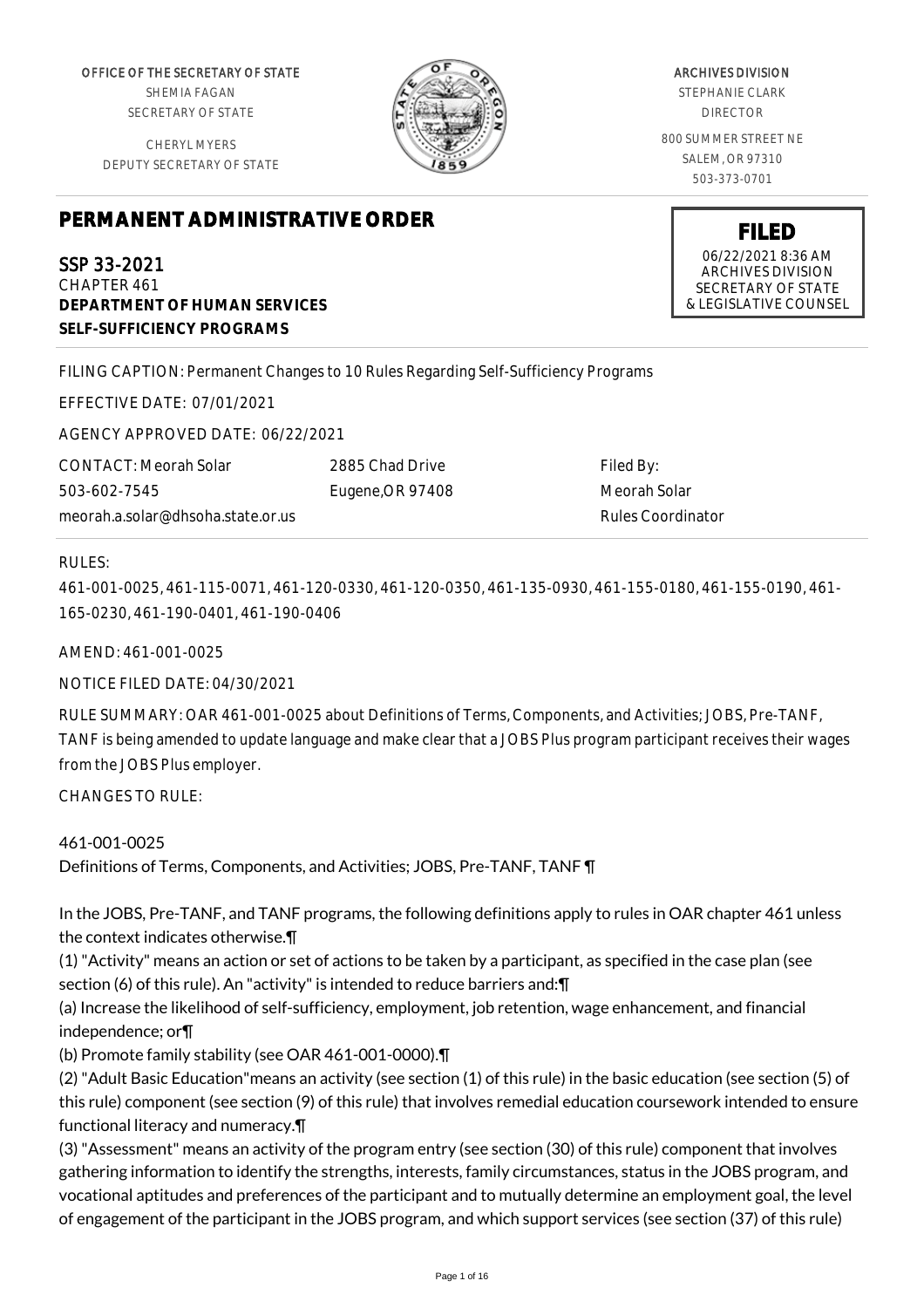are needed. This activity includes providing screenings and evaluations (if appropriate) to determine the level of engagement, accommodation, and modification for the participant in the JOBS program. The screenings include, but are not limited to, physical and mental health needs, substance use, domestic violence (see OAR 461-001- 0000), and learning needs.¶

(4) "Barrier" means a personal condition or circumstance that reduces the likelihood the participant will become employed or the ability of the participant to engage in an activity listed in the case plan.¶

(5) "Basic education" means a component intended to ensure functional literacy for all JOBS participants. "Basic education" activities are high school attendance, English language learner (see section (15) of this rule) instruction, job skills training (see section (21) of this rule), adult basic education (see section (2) of this rule) instruction, and services that result in obtaining a general equivalency diploma (GED). The component is discussed in OAR 461- 190-0171 and 461-190-0181.¶

(6) "Case plan" (also known as a personal development plan) means a written outline, developed in partnership by the participant and family coach, with input from community partners as appropriate, listing activities and goals for the individual. The "case plan" also identifies the support service payments, accommodations, and modifications to help the participant complete the plan. The DHS 1543 - Domestic Violence Assistance Agreement - is the "case plan" for participants with safety concerns about domestic violence.¶ (7) "Child activities" means an activity that enables participants to gain skills in successful parenting, balancing work and family, and contributing to the well-being and health of the child (see OAR 461-001-0000).¶ (8) "Community service program" means an activity in the unpaid employment (see section (40) of this rule) component in which the participant works without pay at a job site to enhance the likelihood the participant will become employed and perform work for the direct benefit of the community. This activity is available through nonprofit organizations or public agencies.¶

(9) "Component" means a set of one or more activities of the JOBS program including paid unsubsidized employment (see section (29) of this rule), paid subsidized employment (see section (28) of this rule), unpaid employment, vocational training (see section (41) of this rule), job search and readiness (see section (20) of this rule), and basic education activities.¶

(10) "Core activities" means federally defined countable work activities including paid unsubsidized employment; paid subsidized employment; work experience (see section (42) of this rule); job search and readiness; community service program (see section (8) of this rule); supported work (see section (38) of this rule); and vocational training.¶

(11) "Crisis intervention" means short-term services to protect family stability and safety due to an immediate crisis need.¶

(12) "Drug and alcohol services" means an activity in the job search and readiness component to help participants identify and overcome addiction and substance use disorders that prevent or limit their employability and selfsufficiency.¶

(13) "Employer contact" means participant communication with an employer or employer's representative through a visit, phone call, or mail to request consideration for employment.¶

(14) "Employment Payments" means three transitional payments totaling \$225.00 paid as provided in OAR 461- 135-1270 to a benefit group (see OAR 461-110-0750) with employment income to help transition families off TANF program services.¶

(15) "English Language Learner" (also known as English as a Second Language) means an activity in the basic education component. English Language Learner classes are designed to give participants with limited English proficiency better working skills in the language.¶

(16) "Fair Labor Standards Act (FLSA)" means the law that applies to subject employers with participants working in the unpaid employment component. "FLSA" requires that participants engaged in unpaid employment, in effect, may not work more hours than the combined value of the TANF and SNAP benefits divided by Oregon minimum wage.¶

(17) "Federally required participation rates" means the participation rates required by section 407 of the Social Security Act (42 USC 607).¶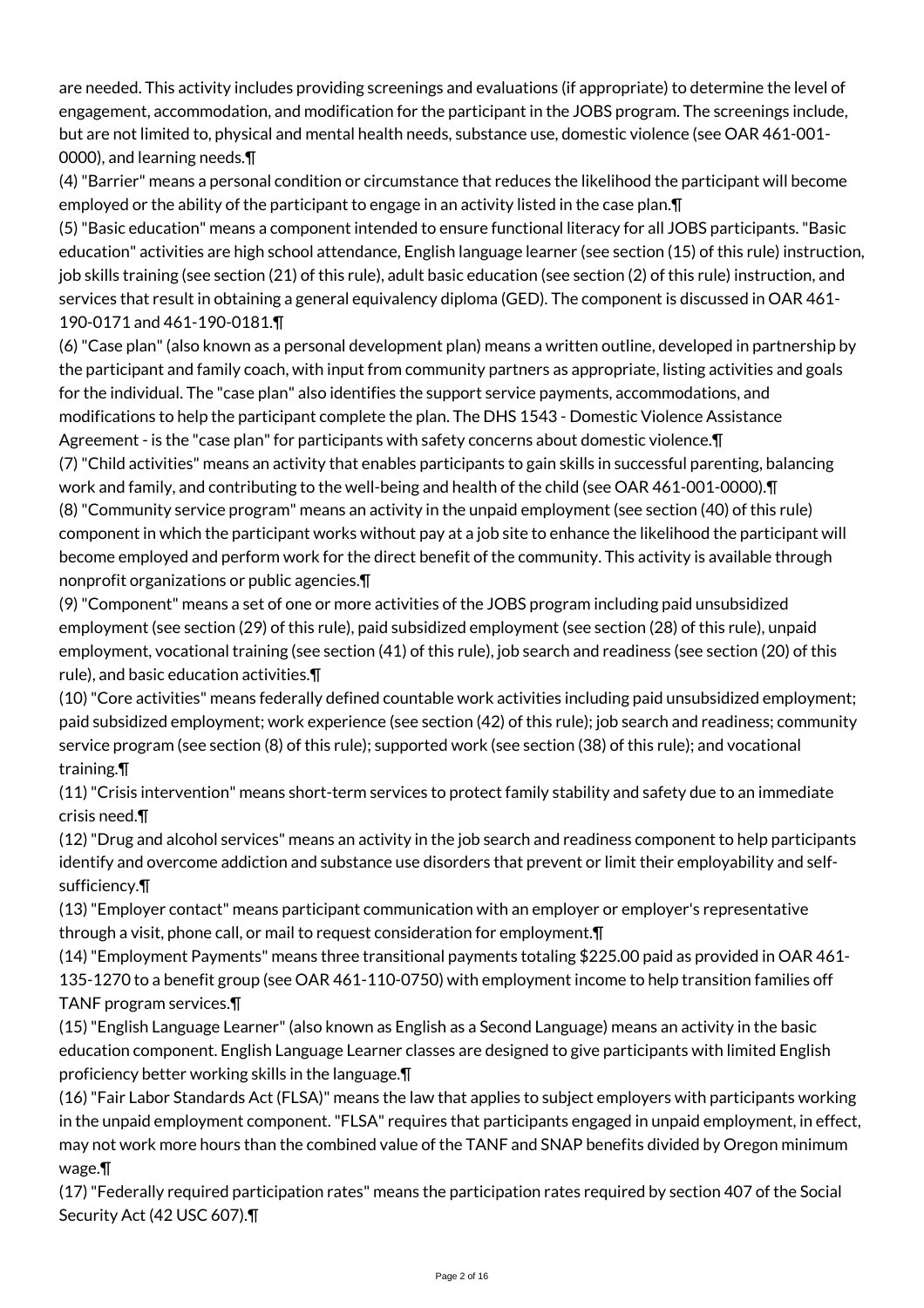(18) "High School or GED Completion Attendance" means an activity in the basic education component that involves attendance at a secondary school or in a course of study that leads to the completion of the GED.¶ (19) "Job search" means an activity in the job search and readiness component that focuses on participants looking for and obtaining employment designed to improve skills in locating and competing for employment in the local labor market and may include writing resumes, receiving instruction in interviewing skills, and engaging in group and individual "job search". There are two categories of "job search": "initial job search" and "regular job search". "Initial job search" may occur during the Pre-TANF program. "Regular job search" begins not later than the day after the Department finds the individual eligible for TANF benefits.¶

(20) "Job search and readiness" means a component designed to prepare participants to compete in the local labor market. Job search (see section (19) of this rule), life skills (see section (23) of this rule), drug and alcohol services (see section (12) of this rule), mental health services (see section (25) of this rule), and rehabilitation activities (see section (32) of this rule) are the activities of the "job search and readiness" component.¶

(21) "Job skills training" means an activity in the basic education component in which unpaid training required by an employer is needed to gain the skills necessary to be hired, retain or advance in employment.¶

(22) "JOBS Plus program" means an activity in the paid subsidized employment component that provides an incentive to TANF participants and employers through subsidized employment in the public or private sector where the participant is placed on the employer's payroll and TANF and SNAP benefits are on holdwith employment. The participant receives their TANF and SNAP benefits as wages from the JOBS Plus employer (see OAR 461-190-0401 to 461-190-0426).¶

(23) "Life skills" means an activity of the job search and readiness component. The activity develops employmentpreparation skills and skills and attitudes that are commonly found in the workplace; and offer development of skills that prepare participants to be successful in daily living.¶

(24) "Medical Related Services" means activities to assess and address health concerns that prevent or limit employment and self-sufficiency.¶

(25) "Mental health services" means an activity in the job search and readiness component that provides mental health screenings and assessments, counseling, medication management, and support groups.¶

(26) "Non-core activities" means federally defined countable work activities that include job skills training directly related to employment; education directly related to employment; and satisfactory school attendance at a secondary level or leading to a GED.¶

(27) "On-the-Job Training" means an activity for paid employees who are in non-JOBS Plus subsidized employment placement, or for students who are in an unpaid internship or a federal/state funded work study position.¶

(28) "Paid subsidized employment" means a component in which participants are employed in a subsidized public or private sector job. JOBS Plus program (see section (22) of this rule) and on-the-job training (see section (27) of this rule) are the activities in the "paid subsidized employment" component.¶

(29) "Paid unsubsidized employment" means a component in which participants are employed full- or part-time in an unsubsidized job and receiving TANF benefits. Unsubsidized employment is a job that is not subsidized by TANF or any other public program. Working (see section (42) of this rule)is the activity in the paid unsubsidized employment component.¶

(30) "Program entry" means an activity that captures JOBS appointments, assessments (see section (3) of this rule) to identify a family's needs and strengths, determines JOBS status, and mutually develops a case plan.¶ (31) "Progress (good or satisfactory)" means, for federal reporting purposes, a participant engaging in an education or training activity makes "good progress" or "satisfactory progress" by receiving a passing grade or

progressing toward completion of high school or GED completion at no less than the normal rate of a half-time student.¶

(32) "Rehabilitation activities" means an activity in the job search and readiness component that provides medical or therapeutic screenings, assessments, and treatment. This activity also includes medical management and support groups.¶

(33) "Self-initiated training" means an activity in which participants are enrolled in a two or four year program,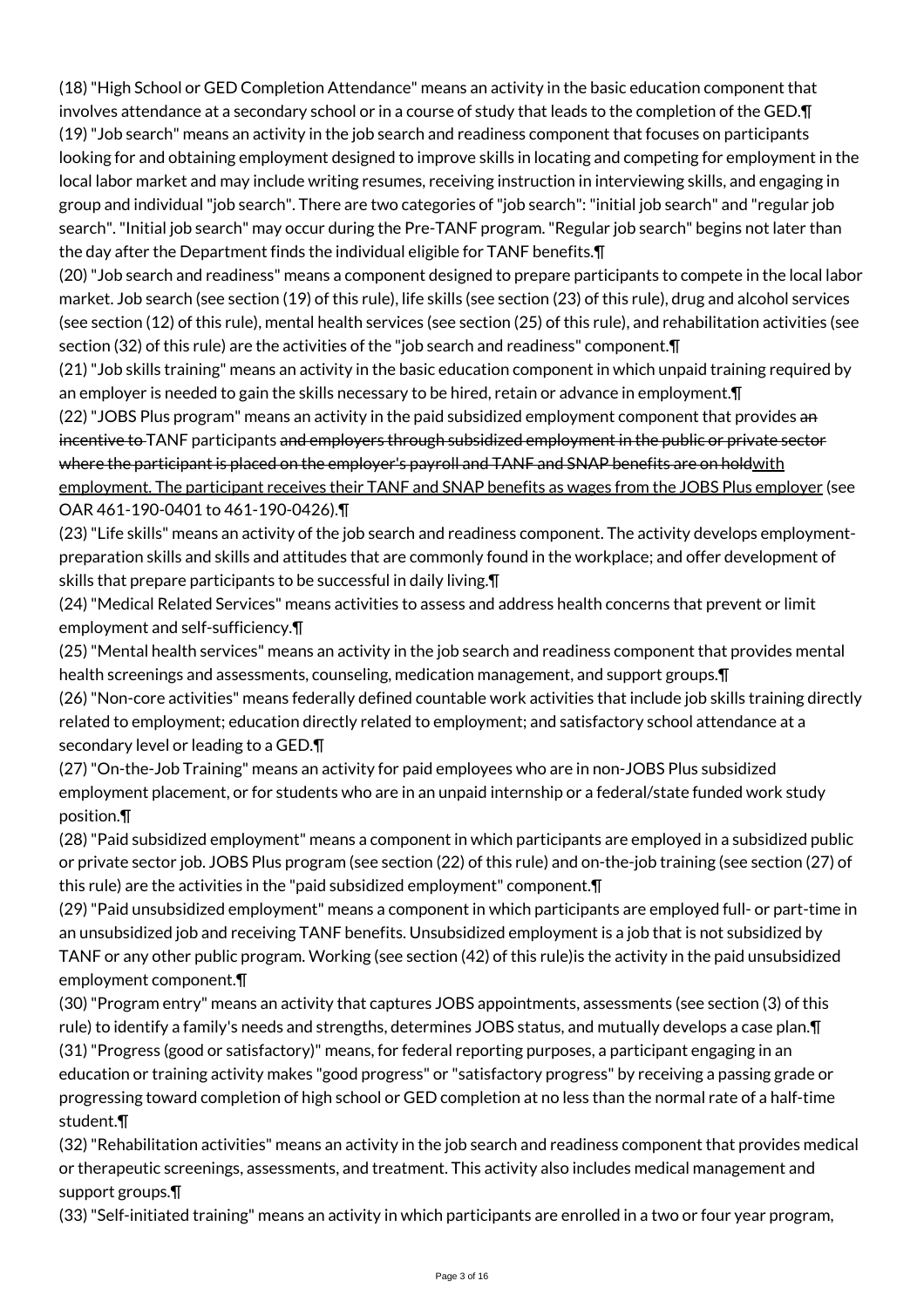earning credit toward a college degree.¶

(34) "Social Security application" means the activities associated with the process for individuals who are applying for Supplemental Security Income (SSI) or Social Security Disability Insurance (SSDI).¶

(35) "Stabilized living" means an activity intended to stabilize participant housing concerns that prevent or limit employment or self-sufficiency.¶

(36) "Stabilization, intervention, and other activities" means activities that are non-countable for federal participation purposes including child health and development, crisis intervention (see section (11) of this rule), domestic violence services, medical related services (see section (24) of this rule), retention services, services to child welfare families, social security application (see section (34) of this rule), and stabilized living services (see section (35) of this rule).¶

(37) "Support services" means services that participants need to engage successfully in activities outlined in their case plan, seek and maintain employment, or remove barriers.¶

(38) "Supported work" means an activity in the unpaid employment component that gives participants intensive staff support, skill training, intervention, and counseling that will enable them to function independently at work.¶ (39) "Transition services" means services offered when the participant becomes employed or becomes ineligible for cash benefits because of an increase in income or resources.¶

(40) "Unpaid employment" means a component in which a participant is placed in an unpaid job to develop good work habits, training, and knowledge to obtain employment. Employment may be in the private or public sector or through a work simulation program. Work experience (see section (42) of this rule), community service program, and supported work (see section (38) of this rule) are the activities of the "unpaid employment" component. [ (41) "Vocational training" means an activity and component of the JOBS program that provides JOBS participants with up to 18 months access to specific "vocational training" that will lead to a career with an appropriate wage

level and opportunity for employment.¶

(42) "Work experience" means an activity in the unpaid employment component in which the participant works without pay at a job site to develop good work habits and basic vocational skills that enhance the likelihood the participant will become employed. "Work experience" is available through private for-profit businesses, nonprofit organizations, or public agencies.¶

(43) "Working" means an activity in the unsubsidized employment component in which a participant is working full- or part-time in the public or private sector.

Statutory/Other Authority: ORS 409.050, 411.060, 411.070, 411.878, 412.006, 412.009, 412.016, 412.049 Statutes/Other Implemented: ORS 409.010, 409.050, 411.060, 411.070, 411.878, 412.001, 412.006, 412.016, 412.009, 412.049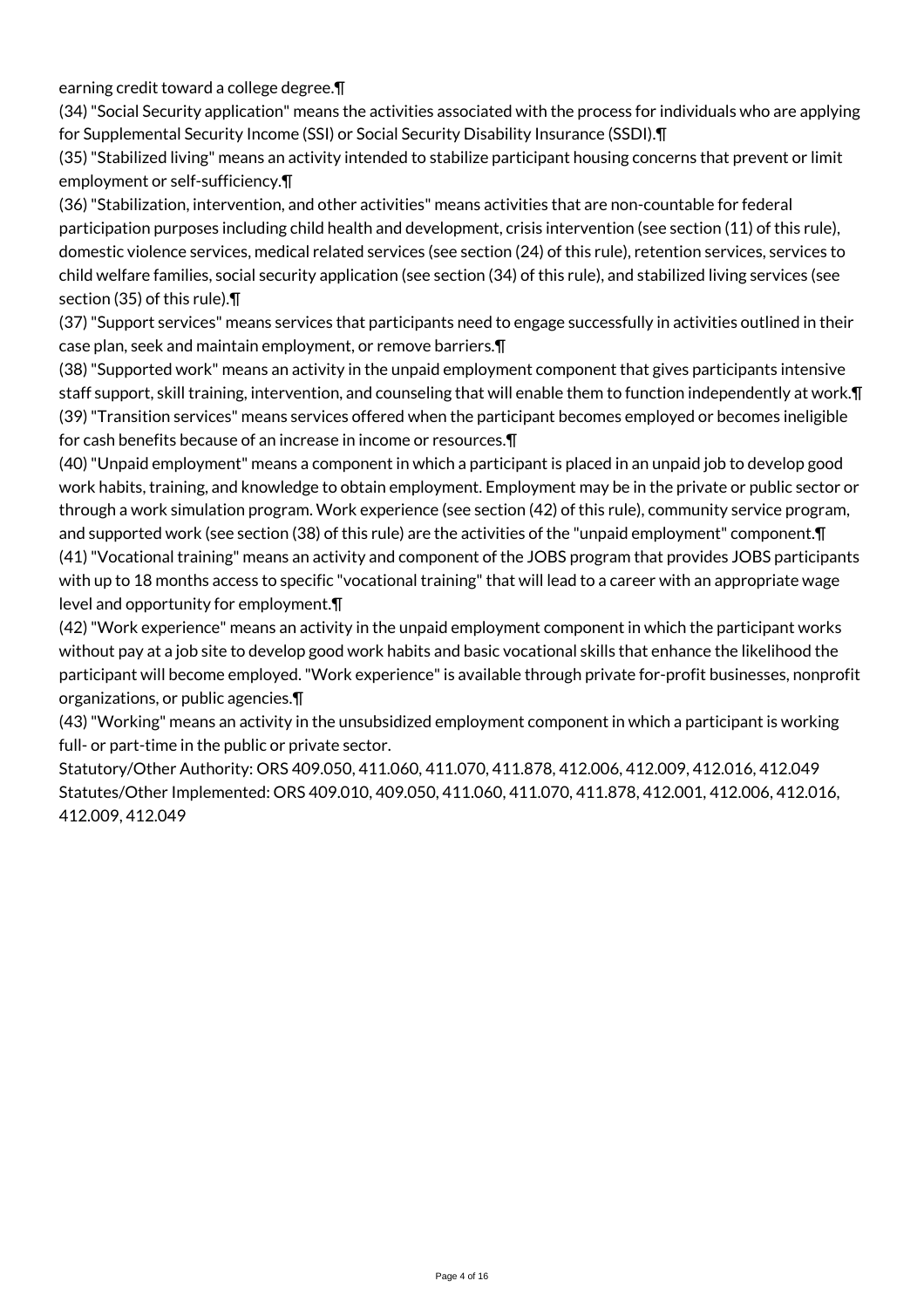## AMEND: 461-115-0071

## NOTICE FILED DATE: 04/30/2021

RULE SUMMARY: OAR 461-115-0071 about Who Must Sign the Application and Complete the Application Process, is being amended to update language to be more person-centered.

CHANGES TO RULE:

461-115-0071 Who Must Sign the Application and Complete the Application Process ¶

(1) In the ERDC and TANF programs, the following individuals must sign the application and complete the application process:¶

(a) In the ERDC program, a caretaker (see OAR 461-001-0000).¶

(b) In the TANF program, at least one caretaker relative (see OAR 461-001-0000).¶

(2) In the EA program:¶

(a) A caretaker relative must sign the application and complete the application process for a child (see OAR 461-

001-0000). If the child is not living with a caretaker relative, another adult may act on behalf of the child. I

(b) If the caretaker relative lives with a spouse (see OAR 461-001-0000), both must sign the application.¶

(c) A dependent child 18 years of age who applies must sign the application and complete the application process.¶

(3) In the GA, OSIP, OSIPM, and QMB programs,¶

(a) At least one of the following individuals must sign the application and complete the application process:¶ (A) A member of the filing group (see OAR 461-110-0310).¶

(B) For individuals applying for long-term care (see OAR 461-001-0000) services, the individual's community spouse (see OAR 461-001-0030) who lives with the individual or who was living with the individual immediately prior to the continuous period of care (see OAR 461-001-0030).¶

(C) The authorized representative (see OAR 461-115-0090).¶

(D) If a signature cannot be obtained under paragraphs (A) through (C) of this subsection, anyone 18 years of age or older acting responsibly on behalf of a child under age 18 or an individual who is incapacitated individual. I (b) If the applicant dies prior to the determination of eligibility for OSIPM, the application may be processed if the

Department receives the information required to determine eligibility under OAR 461-115-0190(1).¶ (4) In the REF and REFM programs, at least one adult (see OAR 461-110-0430) member of the filing group (see OAR 461-110-0430) must sign the application.¶

(5) In the SNAP program, at least one of the following individuals must sign the application and complete the application process:¶

(a) An adult (see OAR 461-110-0370) or primary person (see OAR 461-001-0015) in the filing group (see OAR 461-110-0370).¶

(b) An adult or primary person excluded from the filing group under OAR 461-110-0370(8)(b).¶

(c) The authorized representative (see OAR 461-001-0000, 461-115-0090, and 461-135-0510) of the filing group.¶

(6) An individual required to sign the application but unable to sign may sign with a mark, witnessed by an employee of the:¶

(a) Branch office (see OAR 461-001-0000); or¶

(b) Public institution (see OAR 461-135-0950), when the individual applying is an inmate resident of a public institution (see OAR 461-135-0950) and is applying for benefits under the OSIPM program.

Statutory/Other Authority: ORS 411.060, 411.070, 411.404, 411.816, 412.049

Statutes/Other Implemented: ORS 411.060, 411.070, 411.081, 411.087, 411.400, 411.404, 411.816, 412.049, 42 CFR 435.907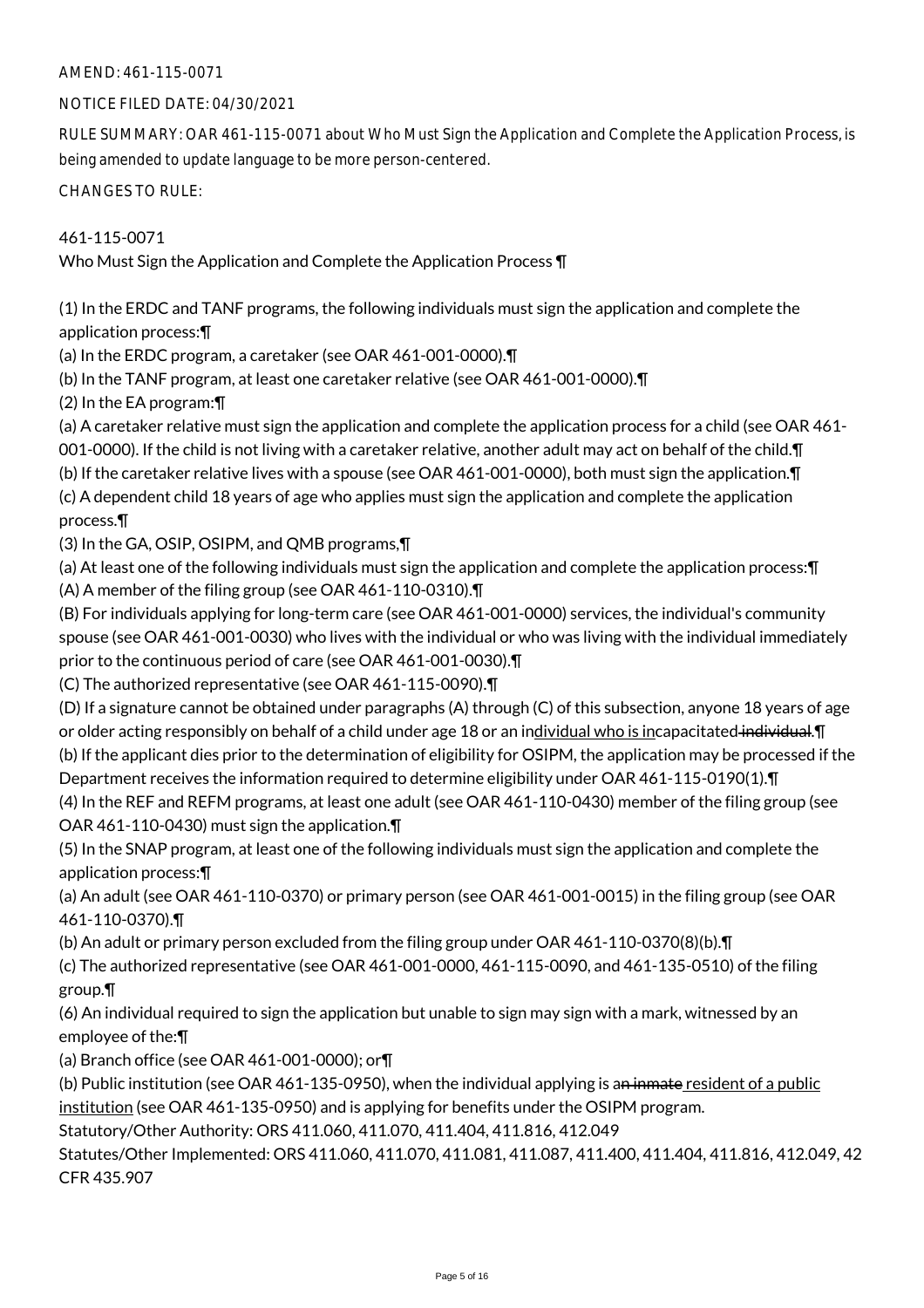## AMEND: 461-120-0330

REPEAL: Temporary 461-120-0330 from SSP 29-2021

NOTICE FILED DATE: 04/30/2021

RULE SUMMARY: OAR 461-120-0330 about Requirement to Pursue Assets, is being amended to permanently adopt temporary changes to make clear that individuals who apply for or receive REFM must pursue other medical benefits to which they are entitled. This amendment brings the rule into alignment with and makes clear current policy.

CHANGES TO RULE:

461-120-0330 Requirement to Pursue Assets ¶

(1) In all programs except the ERDC, REFM, and SNAP programs, an individual must make a good faith effort to obtain any asset (other than support and medical coverage, which are covered in OAR 461-120-0340 and 461- 120-0345, respectively) to which the individual has a legal right or claim, except as follows:¶ (a) A parent (see OAR 461-001-0000) or caretaker relative (see OAR 461-001-0000) who is exempt from participation in the JOBS program is not required to apply for unemployment insurance benefits.¶ (b) Except as specified by law, an individual applying for or receiving any program benefits from the Department is not required to apply for other programs it administers or for supplemental security income (SSI). T (c) An individual applying for the EA program is required to pursue, obtain, and use an asset only if the asset can be made available in time to meet the emergent need.¶ (d) An individual is not required to borrow money.¶ (e) An individual is not required to make a good faith effort to obtain any asset if the individual can show good cause for not doing so. Good cause means a circumstance beyond the ability of the individual to control.¶ (f) In the REF and REFM programs, aprogram, an individual is not required to pursue assets that remain in their country of origin.¶ (g) An individual is not required to make a good faith effort to obtain an asset if it will put the individual at further risk of current or future domestic violence (see OAR 461-001-0000).¶ (2) In the REFM program, an individual must make a good faith effort to obtain any asset (other than support and medical coverage, which is covered in OAR 461-120-0350) to which the individual has a legal right or claim, except as follows:¶ (a) Except as specified by law, an individual applying for or receiving REFM is not required to apply for other programs the Department administers or for supplemental security income (SSI).¶ (b) An individual is not required to borrow money.¶ (c) An individual is not required to make a good faith effort to obtain any asset if the individual can show good cause for not doing so. Good cause means a circumstance beyond the ability of the individual to control.¶ (d) An individual is not required to pursue assets that remain in their country of origin.¶ (ge) An individual is not required to make a good faith effort to obtain an asset if it will put the individual at further risk of current or future domestic violence (see OAR 461-001-0000).¶  $(2f)$  An individual is not required to apply for, accept, and maintain employer-sponsored health insurance. $\P$ (3) In all programs except the ERDC, OSIP, OSIPM, QMB, and SNAP programs:¶ (a) The effect of failing to comply with this rule is that everyone in the filing group is ineligible. In addition, when a REF, SFPSS, or TANF program payment ends due to the penalty described in this subsection, eligibility for and the level of SNAP benefits are determined as if the individual were receiving benefits without the effects of this rule.¶ (b) The penalty provided by subsection  $(23)(a)$  of this rule is effective until all members of the filing group comply

with the requirements of sections  $(1)$  and  $(2)$  of this rule. $\P$ 

(34) In the OSIP, OSIPM, and QMB programs:¶

(a) An individual is ineligible for benefits if the individual fails to comply with the requirements of this rule.¶ (b) The penalty provided by subsection (a) of this section is effective until the individual complies with the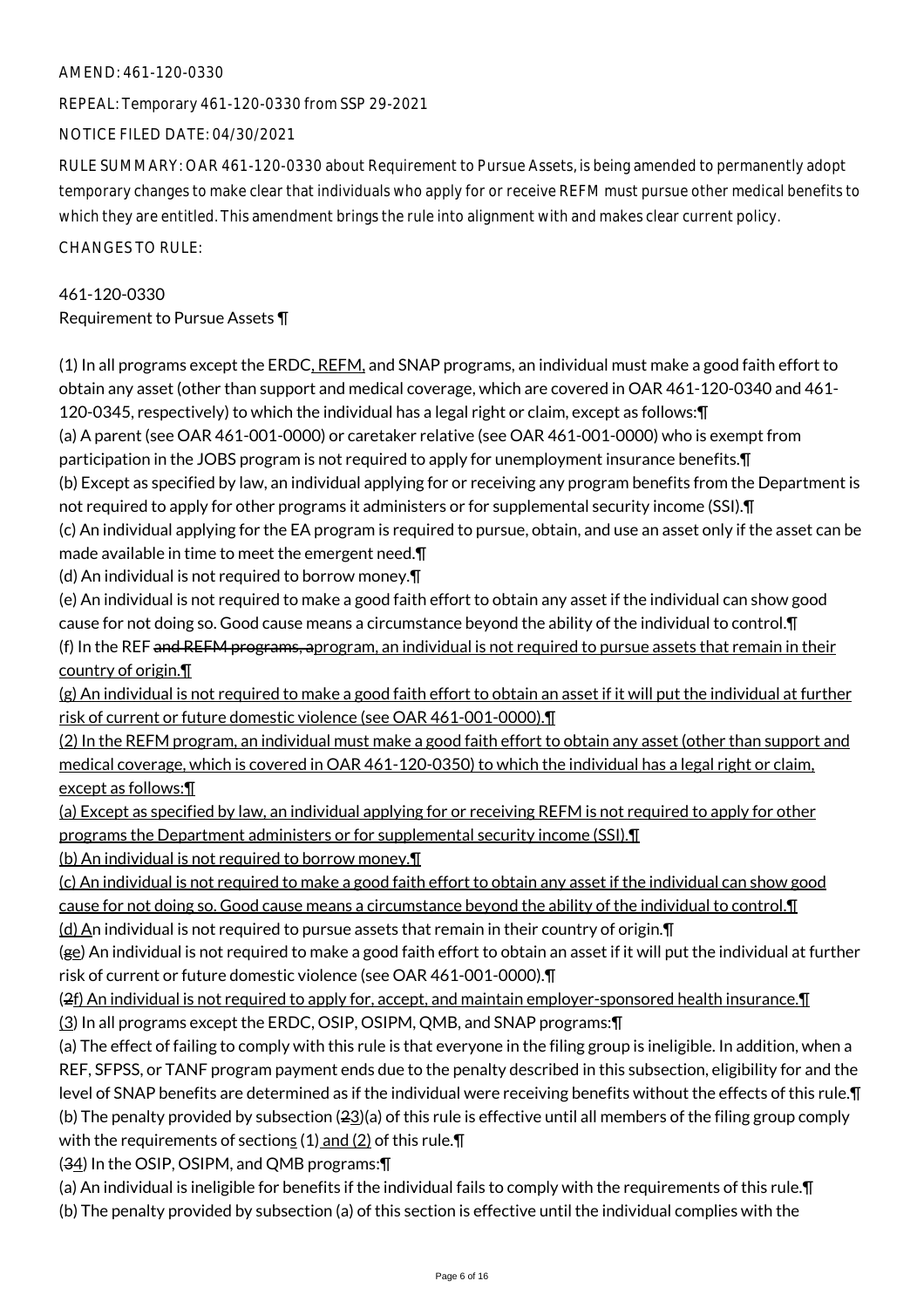requirements of section (1) of this rule.

Statutory/Other Authority: ORS 409.050, 411.060, 411.070, 411.087, 411.404, 411.706, 411.816, 412.006, 412.014, 412.024, 412.049, 412.124, 413.085, 414.231, 414.685

Statutes/Other Implemented: ORS 409.010, 411.060, 411.070, 411.087, 411.404, 411.706, 411.816, 412.006, 412.014, 412.024, 412.049, 412.124, 414.231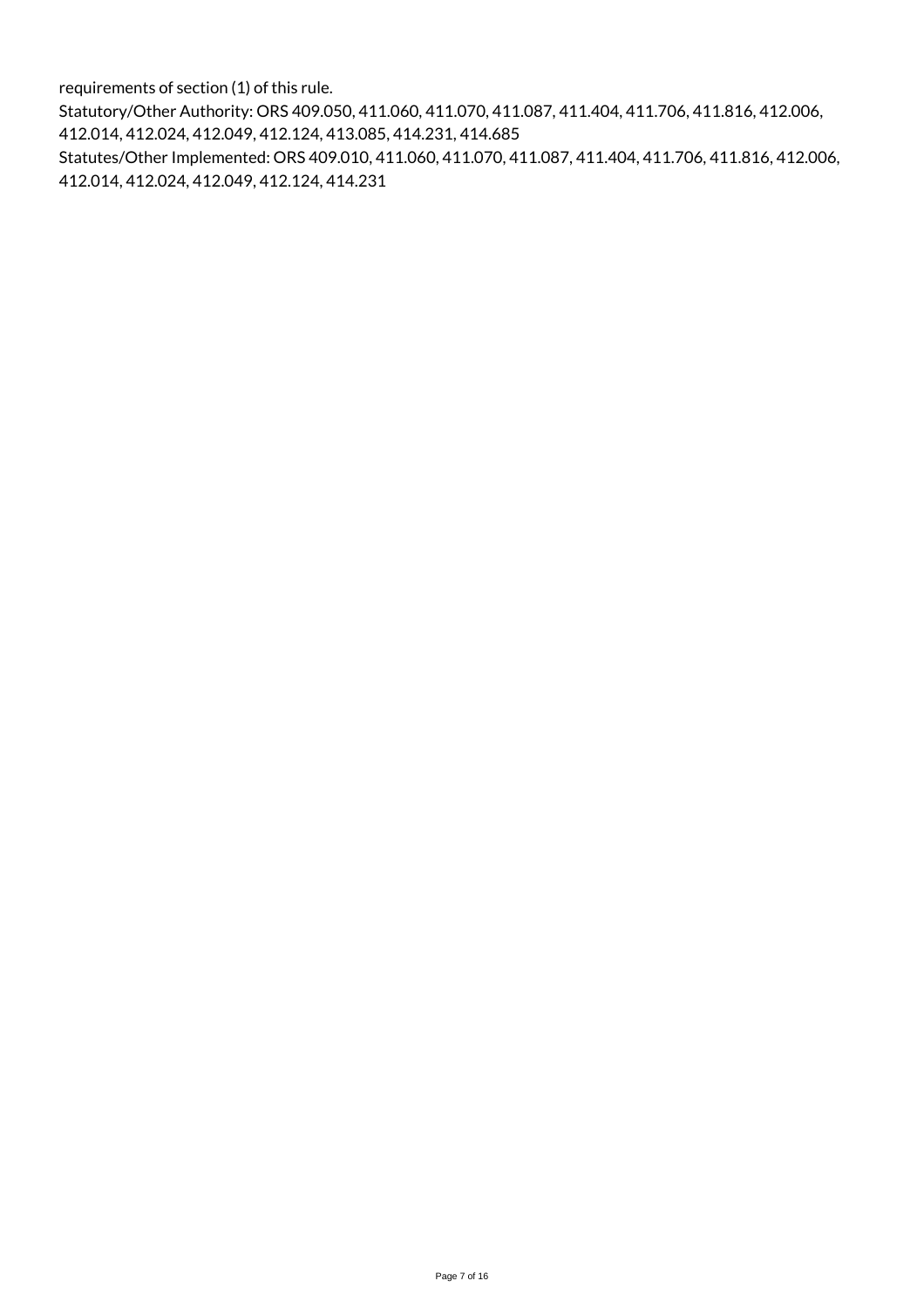## AMEND: 461-120-0350

REPEAL: Temporary 461-120-0350 from SSP 29-2021

NOTICE FILED DATE: 04/30/2021

RULE SUMMARY: OAR 461-120-0350 about Clients Excused for Good Cause from Compliance with Requirements to Pursue Child Support, Health Care Coverage, and Medical Support, is being amended to adopt temporary changes to make clear that individuals who apply for or receive REFM program benefits do not need to pursue child support or comply with the Division of Child Support.

CHANGES TO RULE:

## 461-120-0350

ClientIndividuals Excused for Good Cause from Compliance with Requirements to Pursue Child Support, Health Care Coverage, and Medical Support ¶

(1) In all programs except the OSIPM and QMB programs, a client individual is excused from the requirements of OAR 461-120-0340(1) and 461-120-0345(1)(a) if:¶

(a) The clientindividual's compliance would result in emotional or physical harm to the dependent child (see OAR 461-001-0000) or to the caretaker relative (see OAR 461-001-0000). The statement of the caretaker relative alone is prima facie evidence that harm would result;¶

(b) The child was conceived as a result of incest or rape and efforts to obtain support would be detrimental to the dependent child. The statement of the caretaker relative alone is prima facie evidence on the issues of conception and detrimental effect to the dependent child;¶

(c) Legal proceedings are pending for adoption of the needy child; or¶

(d) The parent is being helped by a public or licensed private social agency to resolve the issue of whether to release the child for adoption.¶

(2) In the OSIPM and QMB programs, an individual is excused from the requirements of OAR 461-120-0315 and 461-120-0345 if any of the following subsections are applicable:¶

(a) The individual's compliance would result in emotional or physical harm to the individual, the spouse, or any child on whose behalf cooperation is required. The statement of the individual or spouse serves as prima facie evidence that harm would result.¶

(b) The child was conceived as a result of incest or rape and efforts to cooperate would be detrimental to the child, the individual, or the spouse. The statement of the individual serves as prima facie evidence on the issues of conception and the detrimental effects on the child, individual, or spouse.¶

(c) Legal proceedings are pending for adoption of the child.¶

(d) The parent is being helped by a public or licensed private social agency to resolve the issue of whether to release the child for adoption.¶

(e) The individual is pregnant.¶

(3) In the REFM program, a pregnant client n individual is excused from the requirements of OAR  $461-120-0345$  to pursue child support, including health care coverage and medical support, from a noncustodial parent or to cooperate with the Division of Child Support.

Statutory/Other Authority: ORS 411.060, 411.070, 411.404, 411.706, 411.816, 412.006, 412.014, 412.049, 412.124, 414.231

Statutes/Other Implemented: ORS 411.060, 411.070, 411.404, 411.706, 411.816, 412.006, 412.014, 412.049, 412.124, 414.231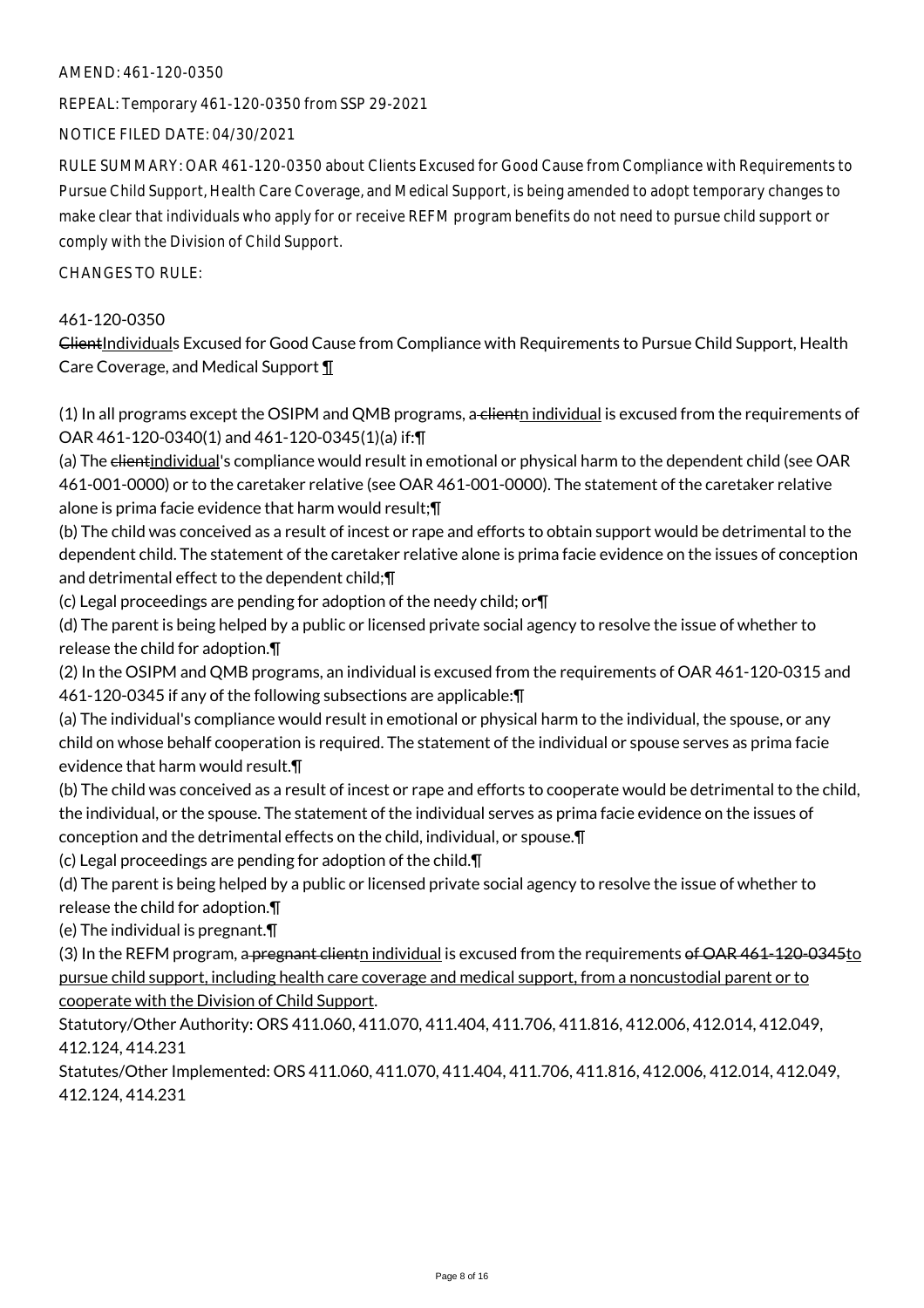## AMEND: 461-135-0930

REPEAL: Temporary 461-135-0930 from SSP 29-2021

NOTICE FILED DATE: 04/30/2021

RULE SUMMARY: OAR 461-135-0930 about Medical Coverage for Refugees; REFM, is being amended to make permanent temporary rule changes that make clear when an individual receiving REFM, or their newborn child, may continue receiving REFM. It is also being amended permanently to make clear that individuals who are receiving Medicare may not also receive REFM benefits.

CHANGES TO RULE:

461-135-0930 Medical Coverage for Refugees; REFM ¶

(1) Benefits in the REFM program are the same medical coverage as any Medicaid or CHIP program, except the QMB and CAWEM programs.¶

(2) An individual is not required to meet the financial eligibility criteria for the REFM program if the individual meets all the non-financial eligibility criteria for the REFM program and the requirements of at least one of the following subsections:¶

(a) The individual loses eligibility for any Medicaid or CHIP program, except the QMB and CAWEM programs, due to income from employment.¶

(b) The individual loses eligibility for any Medicaid or CHIP program, except the QMB and CAWEM programs, and is currently receiving benefits in the REF program.¶

(c) The individual had medical assistance established in another state based on refugee status granted by the United States Citizenship and Immigration Services, and:¶

(A) Moved to Oregon and is still within the individual's first eight months in the United States; and¶

(B) Was found not eligible for any Medicaid or CHIP program other than the CAWEM and QMB programs.¶ (3) An individual who is determined eligible for the REFM program will maintain eligibility for the REFM program for the remainder of their first eight months in the United States even if the individual loses eligibility for the REF program due to having income equal to or over the countable (see OAR 461-001-0000) income and adjusted income (see OAR 461-001-0000) limits (see OAR 461-155-0030).¶

(4) An individual applying for the REFM program is not required to apply for or receive benefits in the REF program.¶

(5) Except for the CAWEM and QMB programs, eligibility for all Medicaid and CHIP programs must be determined prior to determining eligibility for the REFM program.¶

(6) AnWhen a newborn is born to a member of a REFM program benefit group (see OAR 461-110-0750): $\P$ 

(a) Members of the benefit group, may continue to receive REFM program benefits for the remainder of the eight months, as stated in OAR 461-135-0900(4)- $\theta$ , if this rule, if: $\P$ 

(a) A newborn is born to a benefit group member while the benefit group member wase member is determined ineligible for all Medicaid and CHIP programs.¶

(b) The newborn may receivinge REFM program benefits; and T

(b) The benefit group applied for the remainder of the eight months of the benefit group, if the newborn is determined ineligible for all Medicaid eligibility under MAGI rules (OAR 410-200) and was deniedand CHIP programs.¶

(7) To be eligible for the REFM program, an individual may not be enrolled in Medicare.

Statutory/Other Authority: ORS 409.050, 411.060, 411.404, 413.085, 414.685

Statutes/Other Implemented: ORS 409.010, 411.060, 411.404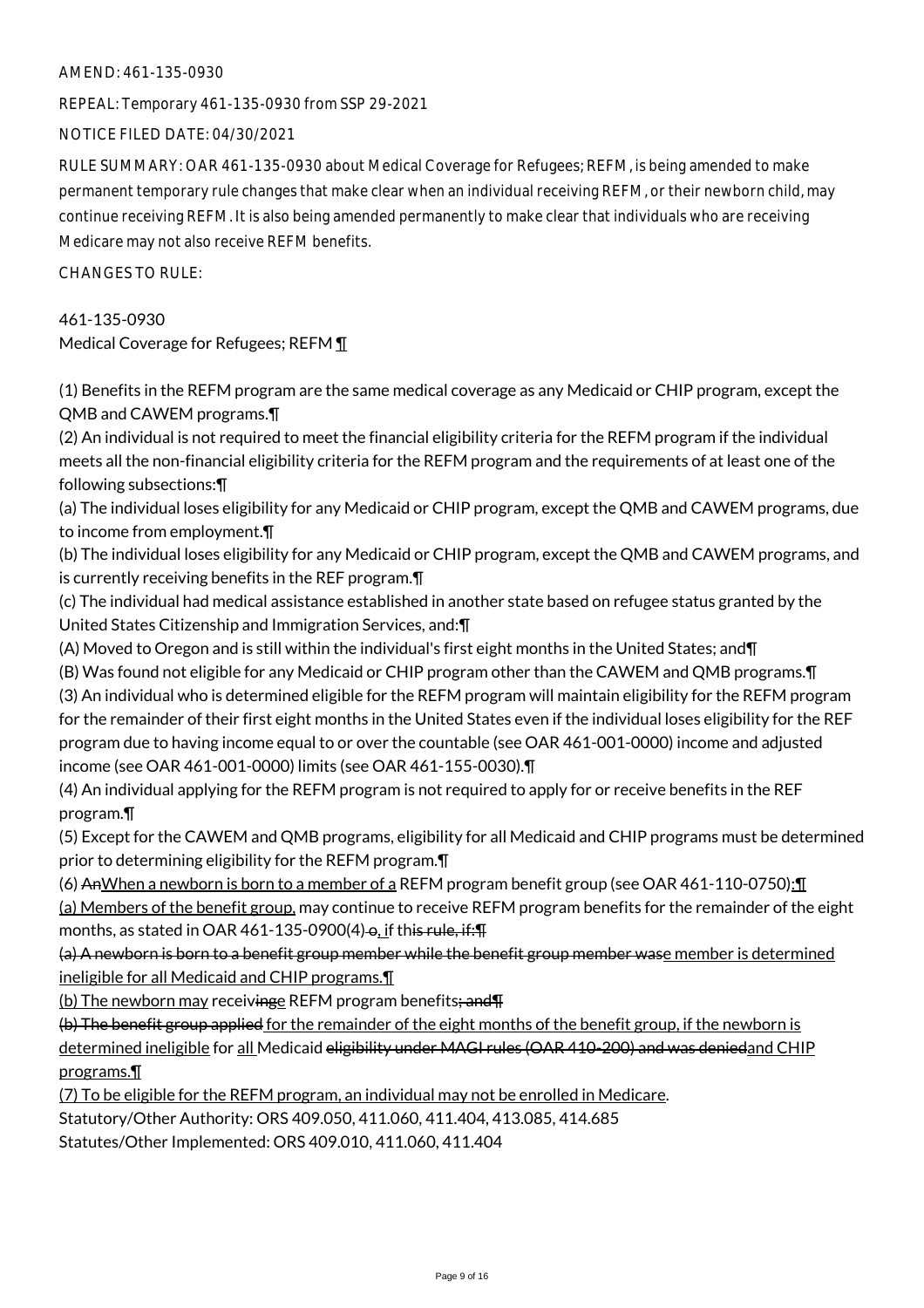#### AMEND: 461-155-0180

REPEAL: Temporary 461-155-0180 from SSP 20-2021

NOTICE FILED DATE: 04/30/2021

RULE SUMMARY: OAR 461-155-0180 about Income Standards; Not OSIP, OSIPM, QMB, is being amended to permanently adopt the March 1, 2021, amendment to the 185 percent, 200 percent, and 250 percent income standards to reflect the annual update to the Federal Poverty Level. It is also being amended to permanently adopt the 85 percent income standard to reflect the annual update to the state median income. These amendments keep Oregon in line with current federal and state standards for Department Self-Sufficiency Programs.

CHANGES TO RULE:

## 461-155-0180

Income Standards; Not OSIP, OSIPM, QMB ¶

(1) A Department program may cite this rule if the program uses a monthly income standard based on the federal poverty level or state median income. The standards in this rule are effective as of OctoberMarch 1, 20201, except as provided otherwise.¶

(2) A monthly income standard set at 100 percent of the 2020 federal poverty level is set at the following amounts: ¶

(3) A monthly income standard set at 130 percent of the 2020 federal poverty level is set at the following amounts:¶

(4) A monthly income standard set at 165 percent of the 2020 federal poverty level is set at the following amounts: Size of Group&&&&&Standard¶

1&&&&&&&&&&\$ 1,064¶ 2&&&&&&&&&& 1,437¶ 3&&&&&&&&&& 1,810¶ 4&&&&&&&&&& 2,184¶ 5&&&&&&&&&& 2,557¶ 6&&&&&&&&&& 2,930¶ 7&&&&&&&&&& 3,304¶ 8&&&&&&&&&& 3,677¶ 9&&&&&&&&&& 4,051¶ 10&&&&&&&&&.. 4,425¶ +1&&&&&&&&&... +374¶ (3) A monthly income standard set at 130 percent of the 2020 federal poverty level is set at the following amounts:¶ Size of Group&&&&&Standard¶ 1&&&&&&&&&&\$ 1,383¶ 2&&&&&&&&&& 1,868¶ 3&&&&&&&&&& 2,353¶ 4&&&&&&&&&& 2,839¶ 5&&&&&&&&&& 3,324¶ 6&&&&&&&&&& 3,809¶ 7&&&&&&&&&& 4,295¶ 8&&&&&&&&&& 4,780¶ 9&&&&&&&&&& 5,266¶ 10&&&&&&&&&.. 5,752¶ +1&&&&&&&&&... +486¶ (4) A monthly income standard set at 165 percent of the 2020 federal poverty level is set at the following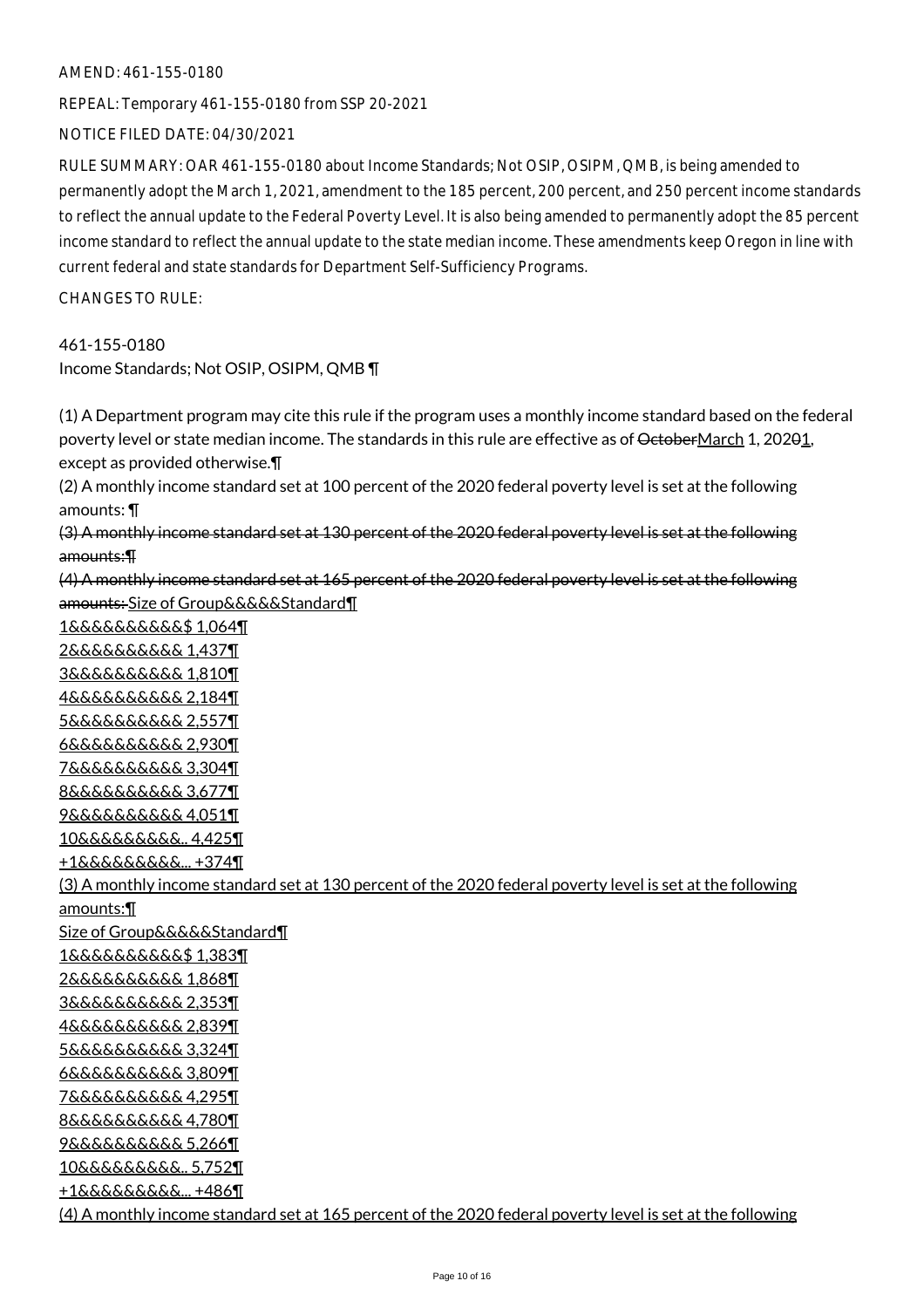amounts: ¶ Size of Group&&&&&Standard¶ 1&&&&&&&&&&\$ 1,755¶ 2&&&&&&&&&& 2,371¶ 3&&&&&&&&&& 2,987¶ 4&&&&&&&&&& 3,603¶ 5&&&&&&&&&& 4,219¶ 6&&&&&&&&&& 4,835¶ 7&&&&&&&&&& 5,451¶ 8&&&&&&&&&& 6,067¶ +1&&&&&&&&&... +616¶ (5) A monthly income standard set at 185 percent of the 202 $\theta$ 1 federal poverty level is set at the following amounts: ¶ Size of Group&&&&&Standard¶ 1&&&&&&&&&&\$ 1,986¶ 2&&&&&&&&&& 2,686¶ 3&&&&&&&&&& 3,386¶ 4&&&&&&&&&& 4,086¶ 5&&&&&&&&&& 4,786¶ 6&&&&&&&&&& 5,486¶ 7&&&&&&&&&& 6,186¶ 8&&&&&&&&&& 6,886¶ 9&&&&&&&&&& 7,586¶ 10&&&&&&&&&.. 8,286¶ +1&&&&&&&&&... +700¶ (6) A monthly income standard set at 200 percent of the 20201 federal poverty level is set at the following amounts: ¶ Size of Group&&&&&Standard¶ 1&&&&&&&&&&\$ 2,147¶ 2&&&&&&&&&& 2,904¶ 3&&&&&&&&&& 3,660¶ 4&&&&&&&&&& 4,417¶ 5&&&&&&&&&& 5,174¶ 6&&&&&&&&&& 5,930¶ 7&&&&&&&&&& 6,687¶ 8&&&&&&&&&& 7,444¶ +1&&&&&&&&&... +757¶ (7) A monthly income standard set at 250 percent of the 20201 federal poverty level is set at the following amounts: ¶ (8) A monthly income standard set at 350 percent of the 2020 federal poverty level is set at the following amounts: Size of Group&&&&&Standard¶ 1&&&&&&&&&&\$ 2,684¶ 2&&&&&&&&&& 3,630¶ 3&&&&&&&&&& 4,575¶ 4&&&&&&&&&& 5,521¶ 5&&&&&&&&&& 6,467¶ 6&&&&&&&&&& 7,413¶ 7&&&&&&&&&& 8,359¶ 8&&&&&&&&&& 9,305¶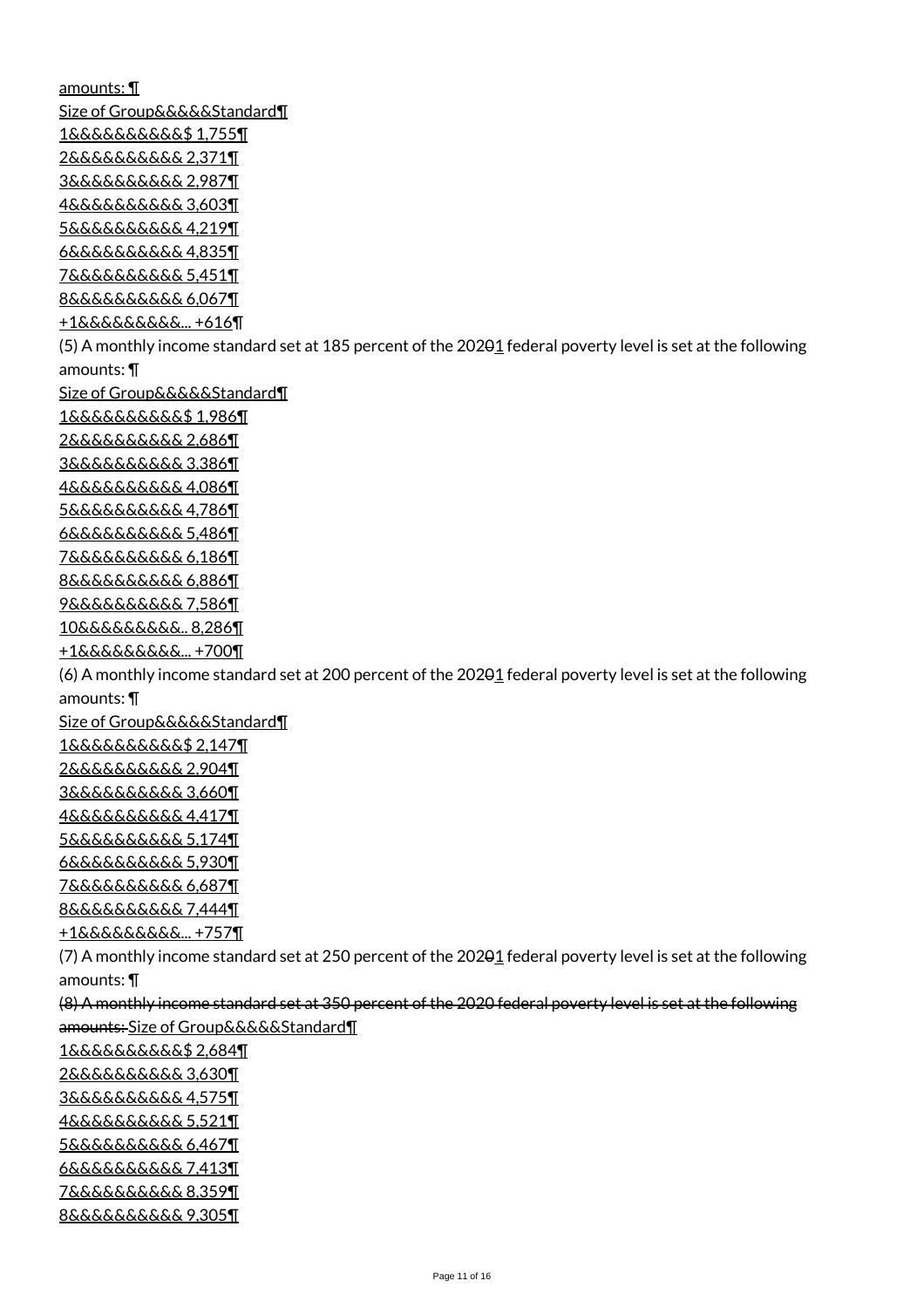(8) A monthly income standard set at 350 percent of the 2020 federal poverty level is set at the following amounts: ¶

Size of Group&&&&&Standard¶ 1&&&&&&&&&&\$ 3,722¶ 2&&&&&&&&&& 5,029¶ 3&&&&&&&&&& 6,335¶ 4&&&&&&&&&& 7,642¶ 5&&&&&&&&&& 8,949¶ 6&&&&&&&&&& 10,255¶ 7&&&&&&&&&& 11,562¶ 8&&&&&&&&&& 12,869¶ 9&&&&&&&&&& 14,176¶ 10&&&&&&&&&.. 15,483¶ +1&&&&&&&&&... +1,307¶ (9) A monthly income standard set at 85 percent of the 20201 state median income is set at the following amounts: ¶ (10) A monthly Disaster Supplemental Nutrition Assistance Program (DSNAP) income standard is set at the following amounts for the household (see OAR 461-135-0491):Size of Group&&&&&Standard¶ 2&&&&&&&&&&\$ 4,293¶ 3&&&&&&&&&& 5,303¶ 4&&&&&&&&&& 6,313¶ 5&&&&&&&&&& 7,323¶ 6&&&&&&&&&& 8,333¶ 7&&&&&&&&&& 8,523¶ 8&&&&&&&&&& 8,712¶ (10) A monthly Disaster Supplemental Nutrition Assistance Program (DSNAP) income standard is set at the following amounts for the household (see OAR 461-135-0491):¶ Size of Group&&&&&Standard¶ 1&&&&&&&&&&\$ 1,817¶ 2&&&&&&&&&& 2,190¶ 3&&&&&&&&&& 2,563¶ 4&&&&&&&&&& 2,951¶ 5&&&&&&&&&& 3,355¶ 6&&&&&&&&&& 3,759¶ 7&&&&&&&&&& 4,133¶ 8&&&&&&&&&& 4,506¶ +1&&&&&&&&&... +374 Statutory/Other Authority: ORS 329A.500, 409.050, 411.060, 411.070, 411.816, 412.049 Statutes/Other Implemented: ORS 329A.500, 409.010, 411.060, 411.070, 411.816, 412.014, 412.049, 7 CFR 280.1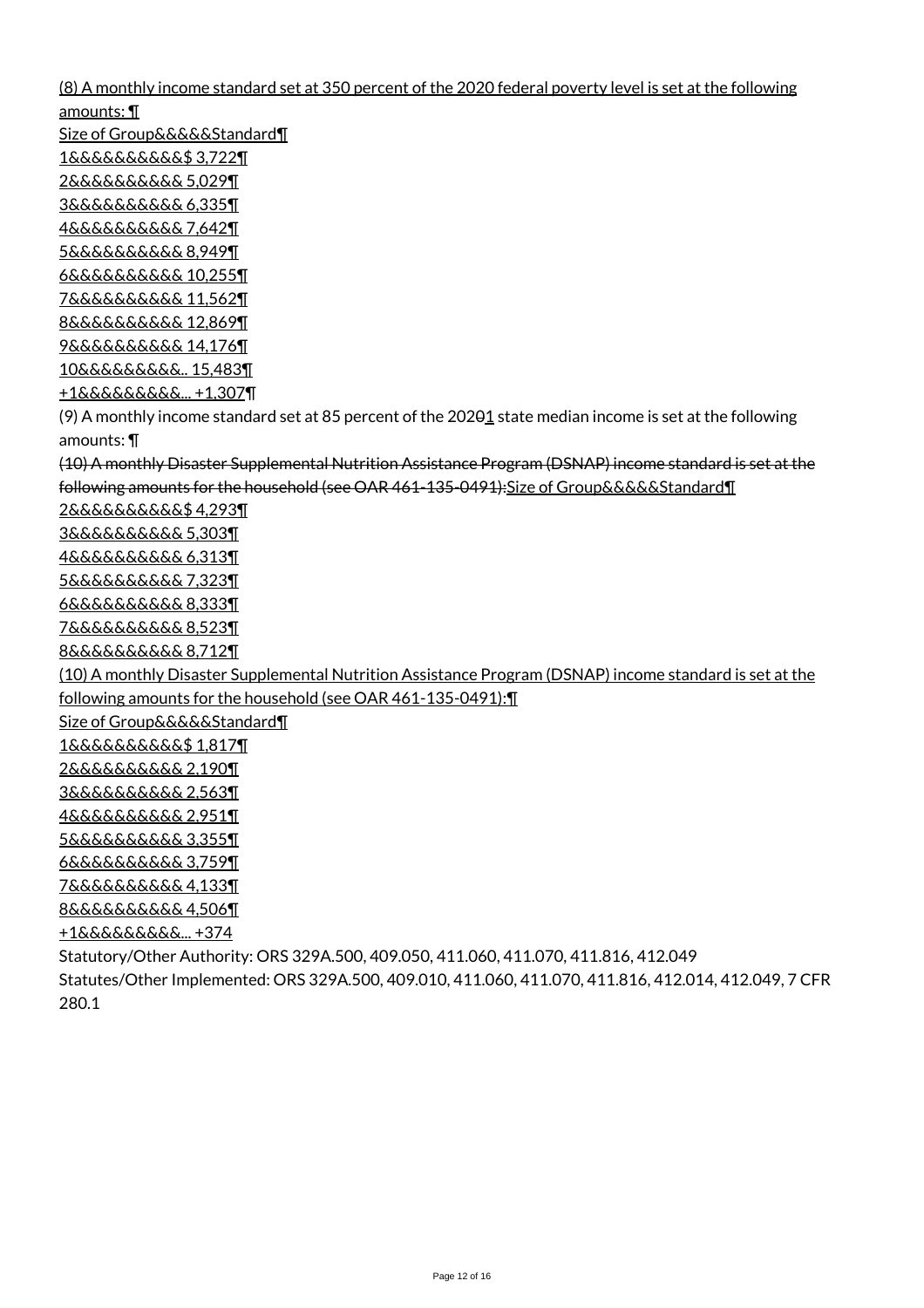## AMEND: 461-155-0190

NOTICE FILED DATE: 04/30/2021

RULE SUMMARY: OAR 461-155-0190 about Income and Payment Standards; SNAP and DSNAP, is being amended to continue the SNAP payment standard that was first authorized under the Consolidated Appropriations Act (H.R. 133). This change continues the increase of the SNAP payment standard to 115% of the June 2020 Thrifty Food Plan payment standard.

CHANGES TO RULE:

## 461-155-0190

Income and Payment Standards; SNAP and DSNAP ¶

(1) The monthly SNAP Countable Income Limit is set at 130 percent of the federal poverty level under OAR 461- 155-0180 for the number of individuals in the need group. The monthly SNAP Adjusted Income Limit is set at 100 percent of the federal poverty level under OAR 461-155-0180 for the number of individuals in the need group.¶ (2) The SNAP and full month Disaster SNAP (DSNAP) Payment Standard (Thrifty Food Plan) is: [see attached table]¶

(3Payment Standard (Thrifty Food Plan) is:¶

| No. in Benefit GroupMonthly Amount¶                               |
|-------------------------------------------------------------------|
| <u>\$ 234¶</u>                                                    |
|                                                                   |
|                                                                   |
|                                                                   |
|                                                                   |
|                                                                   |
|                                                                   |
|                                                                   |
|                                                                   |
| (3) The full-month Disaster SNAP (DSNAP) Payment Standard is: 1   |
| No. in Benefit GroupMonthly Amount¶                               |
|                                                                   |
|                                                                   |
|                                                                   |
|                                                                   |
|                                                                   |
|                                                                   |
|                                                                   |
| 8.                                                                |
|                                                                   |
| $(4)$ The DCNAD Curry linear Unit is estimated OAD 4/4, 4FF, 040( |

(4) The DSNAP Gross Income Limit is set under OAR 461-155-0180 for the number of individuals in the household (see OAR 461-135-0491) group.

Statutory/Other Authority: ORS 409.050, 411.060, 411.070, 411.816

Statutes/Other Implemented: ORS 411.070, 411.816, 411.825, 411.837, ORS 409.010, 409.050, 411.060, 7 CFR 273.1, 7 CFR 273.10, 7 CFR 280.1, H.R. 133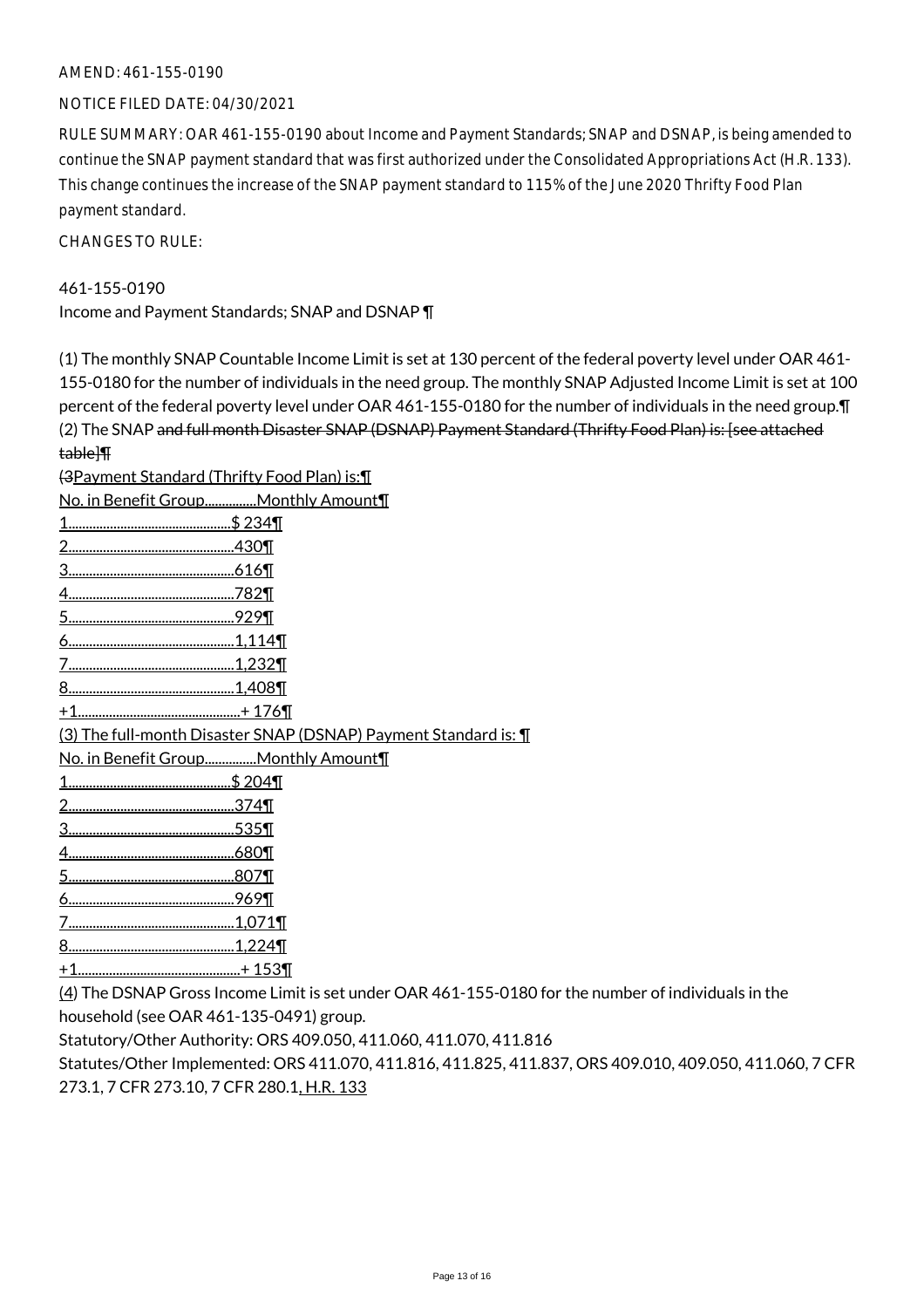## AMEND: 461-165-0230

REPEAL: Temporary 461-165-0230 from SSP 24-2021

NOTICE FILED DATE: 04/30/2021

RULE SUMMARY: OAR 461-165-0230 about Replacing SNAP Program Benefits and EBT Cards is being amended to remove a duplicate word, and to permanently add the Department's ability to extend the 10 day deadline for SNAP participants requesting a replacement of SNAP benefits, when an extension of this deadline is approved by the Food and Nutrition Service. The permanent amendment ends the temporary acceptance of verbal attestation for benefit loss.

CHANGES TO RULE:

461-165-0230

Replacing SNAP Program Benefits and EBT Cards ¶

(1) The Department does not replace SNAP program benefits after they are delivered to the EBT account unless the Department failed to cancel the EBT card of an individual leaving a SNAP program household and that individual continues to access SNAP program benefits in subsequent months.¶

(2) The Department will replace the value of food purchased with SNAP program benefits if all of the following are true:¶

(a) The food was destroyed by a verified household misfortune or disaster.¶

(b) The filing group (see OAR 461-110-0370) reports the loss of food  $w:\mathbb{T}$ 

(A) Within ten days of occurrence, or¶

(B) By the deadline permitted through Food and Nutrition Service waiver.¶

(c) The filing group submits a signed statement or affidavit attesting to the loss within ten days of reporting the loss.¶

(3) The replacement, based on section (2) of this rule, must meet the following:¶

(a) The amount may not exceed one month's allotment, unless the issuance includes restored benefits which will be replaced up to the full value of the restored benefits.¶

(b) The Department will issue a timely replacement of the value of the loss by meeting the later of these two timeframes:¶

(A) Within ten days after the filing group reported the loss; or¶

(B) Within two working days of submitting a signed statement or affidavit.¶

(4) The Department will replace an EBT card reported lost, stolen, or not received only after the current card has been deactivated. An EBT card that is damaged or not functioning properly is replaced only after the card's status is changed to "card damaged" and the card is destroyed.

Statutory/Other Authority: ORS 409.050, ORS 409.010, 411.060, 411.816

Statutes/Other Implemented: ORS 409.010, 411.060, 411.816, 7 CFR 280.1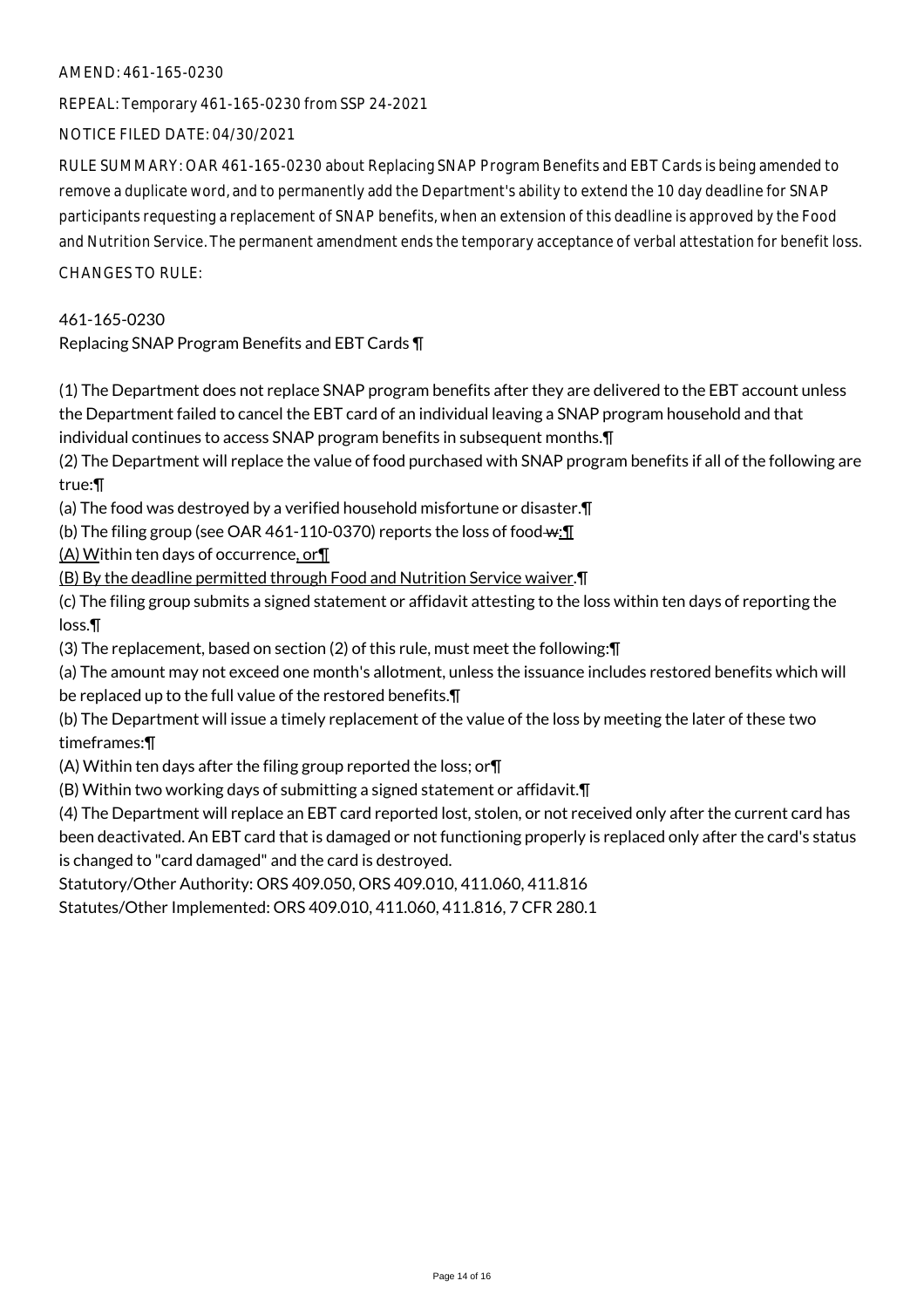## AMEND: 461-190-0401

#### NOTICE FILED DATE: 04/30/2021

RULE SUMMARY: OAR 461-190-0401 about Applicability, is being amended to update language and make clear that a JOBS Plus program participant receives their wages from the JOBS Plus employer. It is also being updated to make the rule title more clear.

CHANGES TO RULE:

461-190-0401 JOBS Plus Program Applicability ¶

The JOBS Plus program is a component(see OAR 461-001-0025) is a component (see OAR 461-001-0025) of the JOBS program and is subject to the provisions of ORS  $C_$  Chapter 411 and the following rules (OAR 461-190-0401 to 461-190-0426). Client Except as provided under OAR 461-190-0416, individuals who participate in the JOBS Plus program (participants) become employed and receive wages from a JOBS Plus employer rather than cash benefits from the TANF program, SNAP benefits, and unemployment insurance benefits. Statutory/Other Authority: ORS 411.060, 411.816 Statutes/Other Implemented: ORS 411.060